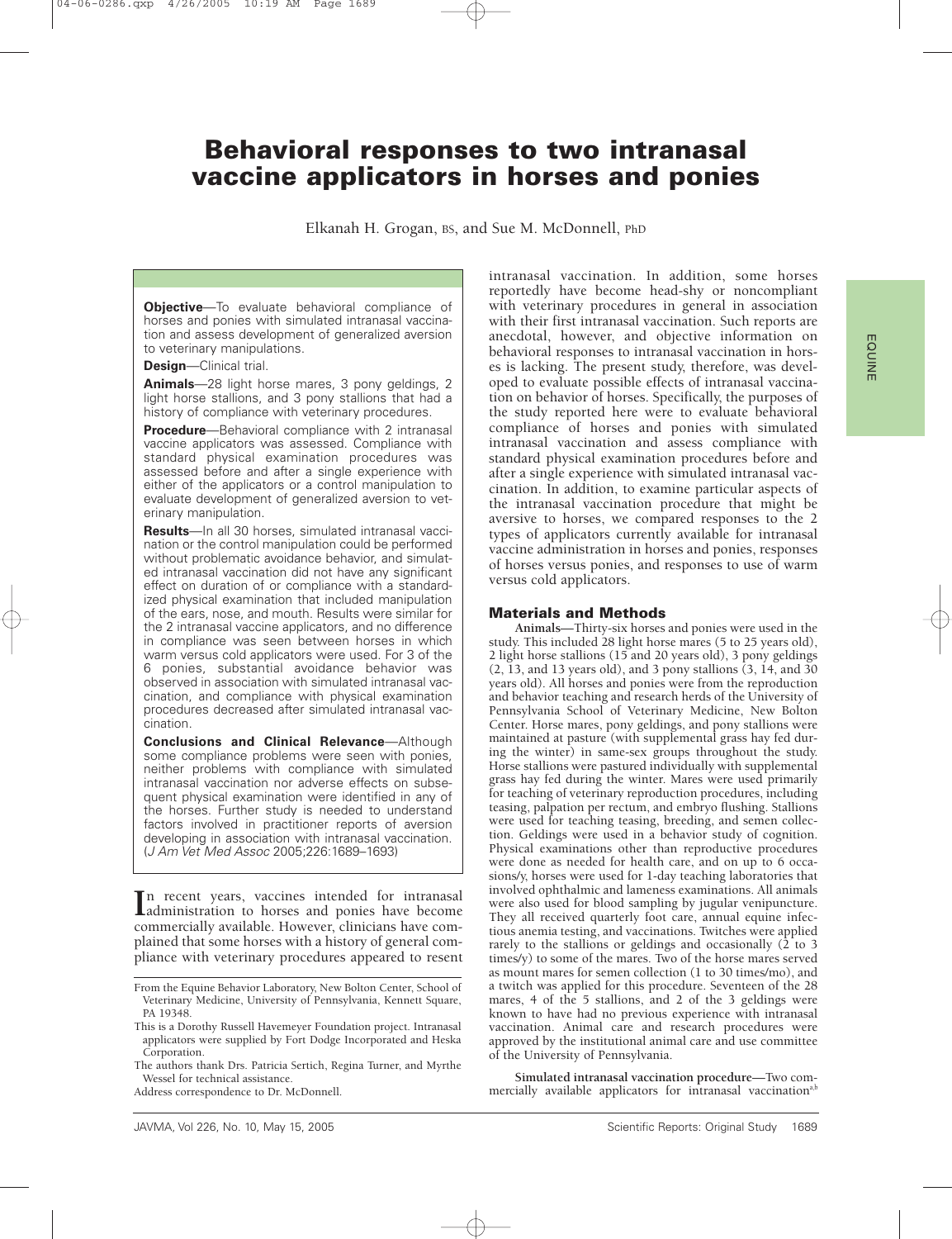were used. One applicator (applicator 1ª) was a polypropylene catheter that was 155 mm long with an outside diameter of 6 mm; the applicator had a female luer lock attachment and a nozzle with a rounded tip that delivered a mist of 5-mm droplets. The other (applicator  $2^b$ ) was a polypropylene catheter of similar length with an outside diameter of 2 mm and an inside diameter of 1 mm; it also had a female luer lock attachment but had a bluntly cut tip.

For simulated intranasal vaccination, applicators were filled with sterile water, rather than vaccine. Simulated vaccination was performed according to the manufacturer's instructions. For applicator 1, 1 mL of sterile water was administered over a period of approximately 1 second. For applicator 2, 2.5 mL of sterile water was administered. Because the manufacturer did not specify how quickly vaccines should be administered, sterile water was administered at a rate of approximately 1 mL/sec. The control manipulation consisted of placing the applicator externally, alongside the muzzle, and expressing the sterile water onto the lateral aspect of the face.

Fifteen light horse mares were evaluated during the summer of 2001, with mares randomly assigned to receive simulated intranasal vaccination with applicator  $1$  (n = 5), simulated intranasal vaccination with applicator 2 (5), or the control manipulation (5). The remaining 13 light horse mares and the 2 light horse stallions were evaluated during the winter of 2003–2004, with horses randomly assigned to receive simulated intranasal vaccination with applicator 1  $(n = 6)$ , simulated intranasal vaccination with applicator 2 (6), or the control manipulation (3).

Because there is a perception among some equine practitioners that horses may experience greater aversion to intranasal vaccination during the winter than during the summer (possibly because applicators are more likely to be cold and more rigid during the winter than during the summer, which may be more aversive<sup>c</sup>), applicators and contents used for 6 horses evaluated during the winter of 2003–2004 were maintained at  $33^{\circ}$  to  $35^{\circ}$ C (91.4 $^{\circ}$  to 95 $^{\circ}$ F) until immediately before use, whereas applicators and contents for the other 6 horses were maintained at ambient temperature  $(5^{\circ}$  to  $15^{\circ}$ C [41 $^{\circ}$  to 59 $^{\circ}$ F]) until used.

The 6 ponies were evaluated during the winter of 2003–2004. Three were randomly assigned to receive simulated intranasal vaccination with applicator 1, and the other 3 were assigned to receive simulated intranasal vaccination with applicator 2. Applicators and contents were maintained at ambient temperature (10° to 15°C [50° to 59°F]) until used.

Horses and ponies remained in their usual pastures for the simulated vaccination procedure. For 28 of the 36 animals, a handling assistant applied a lead shank to the halter and stood on the right side of the animal with 1 hand holding the lead rope and the right side of the halter's noseband. The individual performing the simulated vaccination calmly approached the head from the left side, placing 1 hand on the animal's nose and using the other hand to insert the applicator. For the remaining 8 animals, a single individual restrained the animal with a lead shank and administered the simulated vaccination. All procedures were videotaped for subsequent evaluation of behavior measures.

Videotapes of all simulated intranasal vaccination procedures were reviewed, and compliance with the procedure was scored on a scale from 1 to 10 (application compliance score), with 1 representing complete intolerance of the procedure, 5 representing moderate avoidance but eventual tolerance so that the procedure could be completed, and 10 representing excellent compliance. Intermediate scores represented graduated judgments made on the basis of number and severity of avoidance responses together with the amount of additional restraint applied by the handler to achieve compliance. Time from when the animal was first

approached to when the procedure was completed (application duration) was also recorded.

Neither the handling assistant nor the individual performing the simulated intranasal vaccination was familiar to any of the horses before the start of this study, but both were familiar to the ponies. During the study period, these individuals provided care to the ponies, which included daily walk-by inspections at pasture and delivery of supplemental grass hay.

**Behavioral compliance with physical examination procedures**—For all 36 horses and ponies, behavioral compliance with a simulated physical examination was assessed before and after the simulated intranasal vaccination procedure. Baseline evaluations were conducted 12 hours to 4 days before the simulated intranasal vaccination, except that in 1 animal, the baseline evaluation was performed 25 days before the simulated intranasal vaccination. Follow-up evaluations were conducted 12 hours to 5 days after the simulated intranasal vaccination.

For the simulated physical examination, 26 of the 28 light horse mares were individually hand-led from their pasture to clinical examination stocks located in a nearby barn with which they were familiar, as these stocks were used for routine teaching procedures. The remaining 2 mares were not familiar with stocks and were examined in a  $4 \times 4$ -m box stall with which they were familiar. The 2 light horse stallions and the 6 ponies were examined in their pasture or paddock or in a nearby holding paddock or stall. For each animal, baseline and follow-up examinations were conducted under similar conditions and at the same time of day.

The simulated physical examination included  $\overline{7}$  specific steps conducted in the same order each time. These included a hand-sweep over the left side of the abdomen and back with a stethoscope, firm manipulation and cleaning of each ear, wiping of each eye with a moist cotton disposable towel, palpation of each nostril with insertion of a finger approximately 2 to 3 cm, examination of the mouth and teeth, oral administration of 1 mL of sterile saline (0.9% NaCl) solution with a dose syringe, and jugular venipuncture with a 20-gauge disposable needle. The examination was preceded by application of fly repellant from a spray bottle over the body and legs in a systematic manner. The individual performing the simulated examination recorded the duration of the examination as the time from approach to completion of all procedures and recorded any avoidance responses. All procedures were videotaped, and videotapes were reviewed to obtain detailed quantitative measures of behavior, including specific avoidance responses for each element of the examination.

During review of the videotapes, compliance with each of the 7 elements of the simulated physical examination was scored on a scale from 1 to 10 (examination compliance score), with 1 representing extreme avoidance behavior making it impossible to safely complete the specific procedure, 5 representing some avoidance attempts but completion of the specific procedure with normal head restraint, and 10 representing completion of the procedure with minimal or no restraint required and no avoidance attempts. Intermediate scores represented graduated judgments made on the basis of number and severity of avoidance responses together with the amount of additional restraint applied by the handler to achieve compliance. Problems with catching the animal, leading it to the barn, entering the stocks, standing until examination, standing until turnout, and returning to the pasture were recorded and characterized as mild, moderate, or severe.

Both the individual who performed the simulated physical examinations and the individual who reviewed videotapes of the procedures were blinded to group assignment of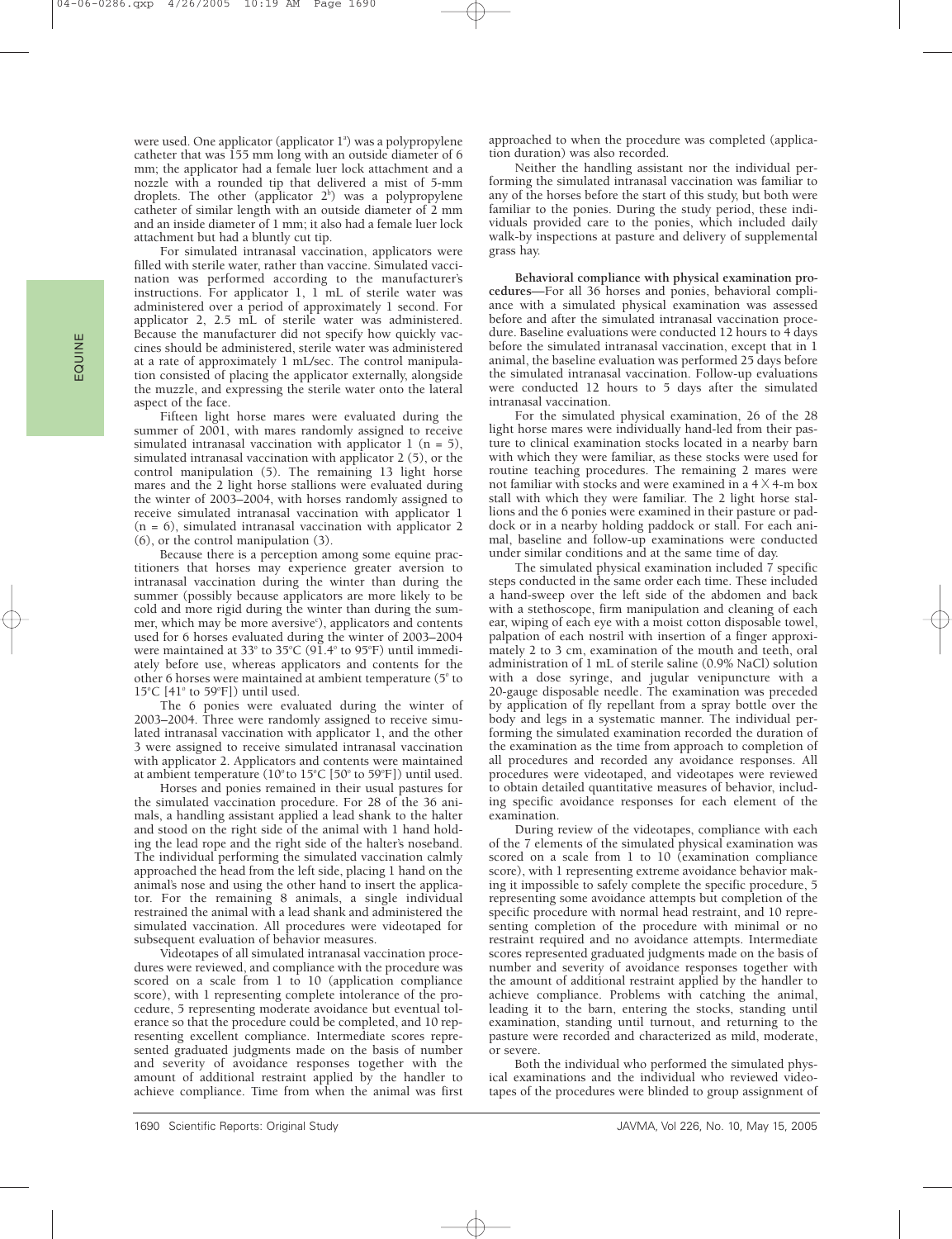the animals. Simulated physical examinations were done by an experienced veterinary technician who was known to the ponies but not to the horses before the start of the study. This individual also served as the handling assistant during simulated intranasal vaccination of the light horse mares.

**Statistical analyses**—One-way ANOVA followed by the least significant difference procedure was used to compare application durations among groups (applicator 1, applicator 2, and control manipulation), and the Kruskal-Wallis test was used to compare application compliance scores among groups. Repeated-measures ANOVA was used to compare examination durations before and after the simulated intranasal vaccination procedure among groups, and the Friedman test was used to analyze examination compliance scores for the 7 physical examination procedures. For each group, examination durations before and after simulated intranasal vaccination were compared with dependent *t* tests, and examination compliance scores before and after simulated intranasal vaccination were compared with the Kruskal-Wallis test. Application durations in horses that received warm and cold applicators were compared with an independent *t* test, and application compliance scores were compared with Mann-Whitney *U* tests. All analyses were performed with standard software.<sup>d</sup> For all analyses, values of *P* < 0.05 were considered significant.

### **Results**

**Behavioral compliance with simulated intranasal vaccination**—For the 22 horses receiving simulated intranasal vaccination and the 8 horses receiving the control manipulation, the procedure was performed without problematic avoidance behavior. Several mares emitted a snort or sneeze immediately following withdrawal of the applicator. One mare (applicator 2 group) pulled its head back, tossing it and holding it out of reach, and stomped in place. However, these avoidance behaviors appeared to be elicited by initial contact of the hand with the nostril before insertion of the applicator. The handling assistant placed a hand over the bridge of the nose with the other hand still on the halter when the individual performing the simulated intranasal vaccination approached a second time. On this second attempt, the procedure was completed without eliciting avoidance behavior.

Mean  $\pm$  SE application compliance score for horses in which applicator 1 was used (n = 11;  $5.5 \pm 0.37$ ) was not significantly different from the score for horses in which applicator 2 was used  $(11; 5.8 \pm 0.52)$ , but scores for both applicator groups 1 and 2 were significantly lower than the score for horses that received the control manipulation  $(8; 8.5 \pm 0.32)$ . Mean application duration for horses in which applicator 1 was used (27.8  $\pm$  4.05 seconds) was not significantly different from mean duration for horses in which applicator 2 was used  $(31.8 \pm 7.47$  seconds), but values for both applicator groups were significantly longer than mean duration for horses that received the control manipulation  $(7.2 \pm 1.13$  seconds).

Mean application compliance score and application duration for horses in which warm applicators were used (n = 6;  $5.0 \pm 0.45$  and  $23.8 \pm 6.30$  seconds, respectively) were not significantly different from values for horses in which cold applicators were used (6;  $5.2 \pm 0.54$  and  $31.5 \pm 7.23$  seconds, respectively).

Three of the ponies (1 in applicator 1 group and 2 in applicator 2 group) tolerated simulated intranasal vaccination; mean  $\pm$  SE application compliance score was  $7.7 \pm 0.89$ , and mean application duration was  $28.3 \pm 13.98$  seconds. Substantial avoidance behavior was encountered with the remaining 3 ponies (2 stallions and 1 gelding). For 2 of these, attempts were terminated after 90 and 120 seconds when it was judged that resistance was worsening with each approach. For the remaining pony, for which improvement was noticed with each successive approach, attempts were continued until the procedure was completed after 5.5 minutes. Two of the 3 ponies that exhibited substantial avoidance behavior had moderately or considerably lower follow-up examination compliance scores, compared with baseline scores, for manipulation of the ears (scores of 9 before and 7 after simulated intranasal vaccination in 1 pony and scores of 5 before and 4 after in the other), palpation of the nostrils (scores of 8 before and 2 after simulated intranasal vaccination in 1 pony and scores of 8 before and 5 after in the other), examination of the mouth (scores of 5 before and 3 after simulated intranasal vaccination in 1 pony and scores of 8 before and 5 after in the other), and oral administration of saline solution (scores of 5 before and 4 after simulated intranasal vaccination in 1 pony and scores of 9 before and 8 after in the other).

The proportion of ponies in which simulated intranasal vaccination was difficult or not tolerated (3/6) was significantly ( $P < 0.05$ ) greater than the proportion of horses ( $0/30$ ; Fisher exact test,  $P < 0.05$ ). Similarly, the proportion of ponies that showed increased aversion to physical examination procedures following the intranasal treatment (3/6) was significantly greater than the proportion of horses (3/22; Fisher exact test,  $P < 0.05$ .)

**Compliance with physical examination procedures**—For horses in the applicator 1 group and horses in the control group, examination durations before and after simulated intranasal vaccination were not significantly different **(Table 1)**, whereas for horses in the applicator 2 group, examination duration before simulated intranasal vaccination was significantly longer than duration after simulated intranasal vaccination. No significant differences in examination duration were found among groups.

For all 7 physical examination procedures, examination compliance scores were not significantly different among groups. Similarly, within each group, values obtained prior to simulated intranasal vaccination were not significantly different from values obtained afterwards.

Too few specific avoidance behaviors were observed to warrant statistical evaluation. Only a few minor problems were noticed in regard to catching the animals, leading them to the barn, entering the stocks, standing until examination, standing until turnout, and returning to the pasture. Specifically, 3 mares pawed a few strokes while standing in the stocks before or after examination, and 2 other mares pulled back on their tethers when loading into the stocks before examination.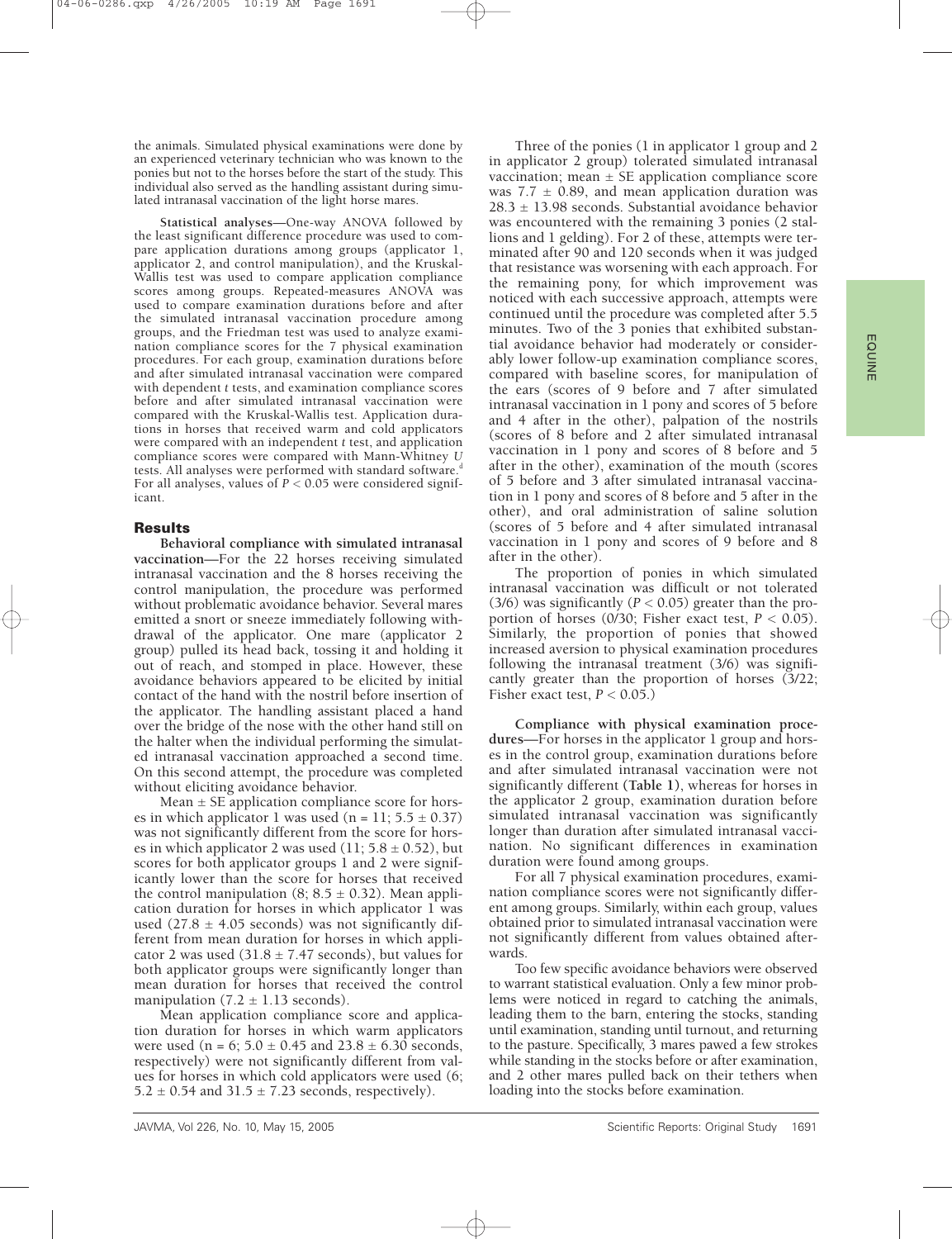Table 1—Duration of a standardized physical examination and compliance with physical examination procedures before and after simulated intranasal vaccination with 1 of 2 commercially available applicators or a control manipulation in horses.

|                              | Applicator 1 $(n = 11)$ |                | Applicator 2 $(n = 11)$ |                | Control $(n = 8)$ |                |
|------------------------------|-------------------------|----------------|-------------------------|----------------|-------------------|----------------|
| <b>Variable</b>              | <b>Before</b>           | After          | <b>Before</b>           | After          | <b>Before</b>     | After          |
| Examination duration (min)   | $2.1 \pm 0.46$          | $2.0 \pm 0.35$ | $2.3 \pm 0.50^*$        | $1.9 + 0.44*$  | $2.4 \pm 0.73$    | $2.2 \pm 0.95$ |
| Examination compliance score |                         |                |                         |                |                   |                |
| Hand sweep                   | $9.1 \pm 0.83$          | $9.1 \pm 0.70$ | $9.1 + 1.22$            | $9.2 + 0.87$   | $9.1 \pm 0.64$    | $9.2 \pm 0.89$ |
| Manipulation of ears         | $5.7 \pm 2.00$          | $6.4 \pm 1.43$ | $5.4 \pm 2.38$          | $5.8 \pm 1.47$ | $7.1 + 1.96$      | $6.6 \pm 1.77$ |
| Wiping of eyes               | $7.2 \pm 1.25$          | $7.0 \pm 0.89$ | $6.8 \pm 1.08$          | $7.3 \pm 0.65$ | $7.1 \pm 1.13$    | $7.7 \pm 1.04$ |
| Palpation of nostrils        | $7.4 \pm 1.43$          | $7.0 \pm 1.00$ | $7.1 + 1.30$            | $7.4 + 1.03$   | $7.5 + 1.60$      | $7.0 + 0.93$   |
| Examination of mouth         | $6.4 \pm 1.21$          | $6.4 \pm 1.75$ | $6.9 \pm 1.30$          | $6.9 \pm 1.14$ | $6.9 \pm 1.36$    | $6.4 \pm 1.60$ |
| Oral dosing                  | $7.1 \pm 1.51$          | $6.8 \pm 1.54$ | $8.2 \pm 0.75$          | $8.1 + 1.14$   | $7.7 + 1.12$      | $7.4 + 1.51$   |
| Jugular venipuncture         | $9.1 \pm 0.70$          | $8.9 \pm 0.83$ | $8.7 \pm 1.00$          | $8.6 \pm 1.12$ | $8.5 \pm 0.76$    | $8.2 \pm 1.75$ |

 $^*$ Values were significantly ( $P$   $<$  0.001) different.

Data are given as mean  $\pm$  SD. The control manipulation consisted of placing the intranasal vaccine applicator externally, alongside the muzzle, and expressing sterile water onto the lateral aspect of the horse's face. Compliance was scored on a scale from 1 to 10, with 1 representing extreme avoidance behavior making it impossible to safely complete the specific procedure, 5 representing some avoidance attempts but completion of the specific procedure with normal head restraint, and 10 representing completion of the procedure with minimal or no restraint required and no avoidance attempts.

## **Discussion**

In the horses enrolled in the present study, simulated intranasal vaccination could be accomplished with minimal restraint in < 90 seconds, with a mean time of approximately 30 seconds between initial approach to the horse and completion of the procedure. This was approximately 20 seconds longer, on average, than the time required for the control manipulation. We found no difference in behavioral compliance for the 2 applicators that are currently commercially available and did not identify any adverse effects on subsequent physical examination of the horses, including palpation of the nostrils and examination of the mouth in association with either applicator.

These findings are not consistent with complaints of some veterinarians that following even a single experience with intranasal vaccination, otherwise welltrained and compliant horses become averse to intranasal vaccination or to veterinary procedures in general. One factor to consider is experience and expertise of the individual performing intranasal vaccination. The individual performing simulated intranasal vaccinations in the present study was chosen because she had general experience with handling horses, although she did not have any previous experience with administering intranasal vaccinations to horses. She simply read and followed the package instructions. It is possible that variations from the label instructions or in the general manner of restraining the horse and administering the vaccination may yield different results. Another factor that should be considered is the study population. Animals used in the present study were highly experienced with certain veterinary reproduction procedures, including loading into stocks, palpation per rectum, and IV and IM injections. However, they were not considered highly experienced with the physical examination procedures performed in this study. Twenty-three of the 36 animals did not have any history of previous intranasal vaccination. Because complete histories were not available for the remaining 13 animals, it is possible that some had been exposed to intranasal vaccination. None had undergone nasogastric intubation while at our facility (mean, 2 years; range, 2 weeks to 15 years), but 18 had been at this facility for  $< 1$  year. In sum, we believe that in regard to intranasal and general physical examination manipulations, our study population likely reflected the generally compliant, well-trained horses about which practitioners had complained were developing aversions to intranasal manipulation and other veterinary procedures after their first intranasal vaccination.

Other factors particular to the research, as opposed to the practice, setting may have contributed to our results. In the research environment, the individual performing intranasal vaccination could proceed in an unhurried manner, with standard relaxed restraint of the horses provided by an experienced coworker. Practice conditions would likely vary in this regard. In addition, sterile water as opposed to vaccine products was used. Perhaps the vaccine products themselves may be more aversive than sterile water. Material safety data sheet specifications for these vaccines indicate no obvious characteristics that might be more aversive than sterile water.

Use of cold applicators in winter has been suggested to influence compliance with intranasal vaccination of horses.<sup>c</sup> In the present study, we did not find any significant differences in application compliance score or application duration between horses in which cold applicators were used and horses in which warm applicators were used. However, the small numbers of horses in each group limited our ability to identify significant differences, and the difference in application duration suggests that it may be worth testing this factor with a larger sample size. It was the impression of the individual performing the simulated vaccinations that the longer application duration in horses in which cold applicators were used was attributable to kinking of applicator 2 during insertion, and review of the videotapes appeared to substantiate this impression. Kinking also appeared to increase the frequency with which the applicator came into contact with the nasal mucosa, which appeared to provoke avoidance behavior. This applicator seemed less likely to kink when warm.

Greater resistance to simulated intranasal vaccination was observed among the ponies in the present study than